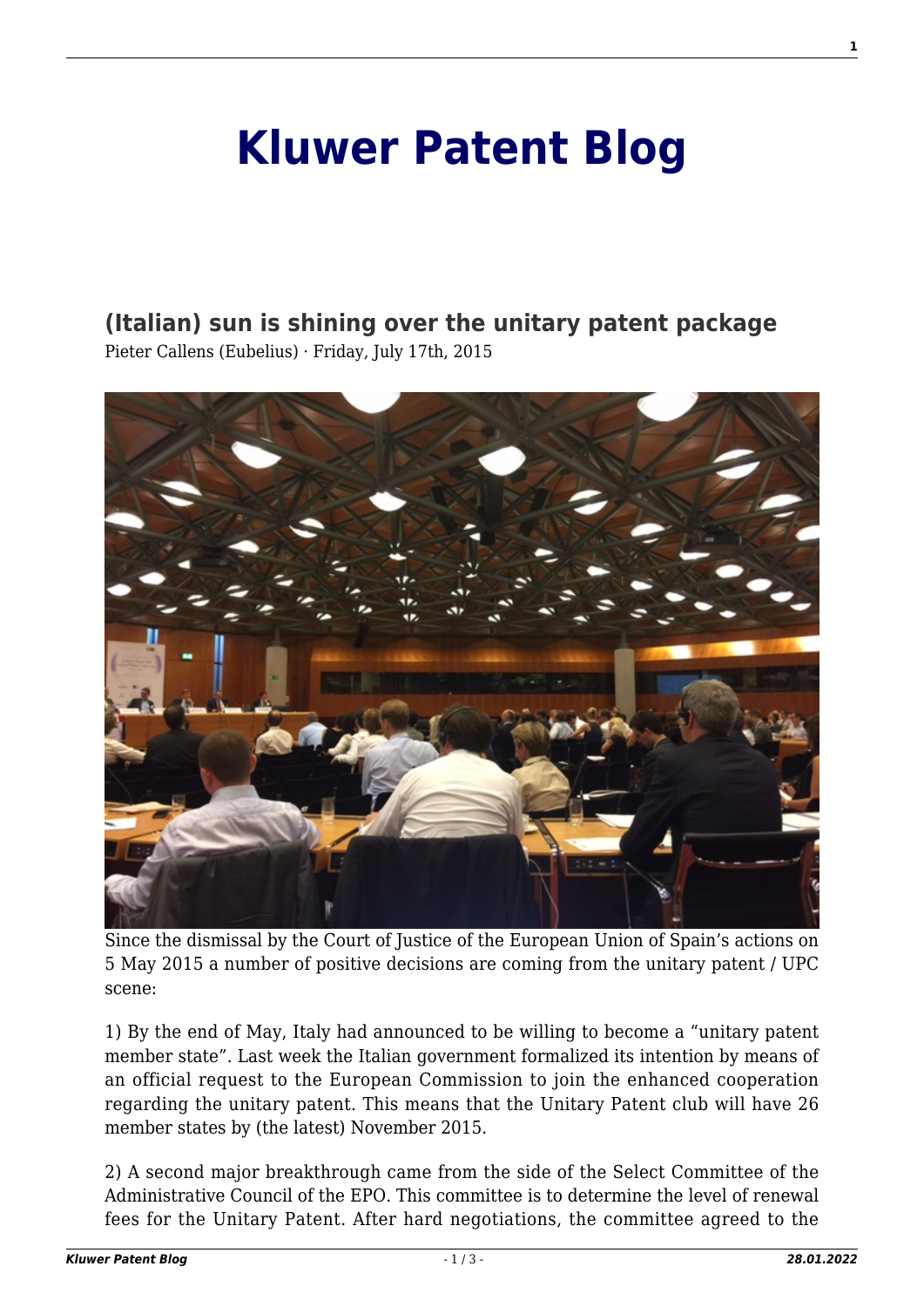European Patent Office's "True Top 4" proposal. This means that in the future a patentee will be able to receive a Unitary Patent protection in 26 European countries (including Italy) for the same price as he currently pays for validation of a European patent in the 4 most used member states.

The renewal fees will be less than 5.000 EUR during the first 10 years of the patent. The cumulative total to be paid over the full 20-year term will be just over 35.555 EUR. Currently, the total amount of renewal fees for a European patent validated in 25 member states is 29.500 EUR during the first ten years and 158 621 EUR in total. In other words, the True Top 4 decision corresponds to a reduction of 78% compared to the current situation.

The Select Committee now has to decide on the distribution key of the renewal fees. The Committee hopes to end the negotiations on the distribution key in autumn of this year.

3) Germany informed the members of the Preparatory Committee that it will launch its ratification bill in the second half of 2015. The UK has formally indicated that its ratification process would be completed in spring 2016 (i.e. before the UK referendum on EU membership). This would mean that by the spring of 2016, the necessary 13 ratifications (including UK, FR and Germany) would be available.

4) On 10 July 2015, the 18th draft of the Rules of procedure was presented to the Preparatory Committee. No discussion on substance took place at this meeting, but hopes are that this will be the final draft. At the meeting of the Preparatory Committee on 13 October 2015, the Preparatory Committee intends to finalize the Rules of Procedure.

No wonder most protagonists of the unitary patent package showed a great deal of optimism at the Premier Cercle annual UPC conference in sunny Munich yesterday. The dates of late 2016 and beginning 2017 were recalled for the first Unitary Patents and the first cases at the Unified Patent Court. This summer we have one reason more to go to Italy…

*To make sure you do not miss out on regular updates from the Kluwer Patent Blog, please subscribe [here.](http://patentblog.kluweriplaw.com/newsletter)*

## **Kluwer IP Law**

The **2021 Future Ready Lawyer survey** showed that 81% of the law firms expect to view technology as an important investment in their future ability to thrive. With Kluwer IP Law you can navigate the increasingly global practice of IP law with specialized, local and cross-border information and tools from every preferred location. Are you, as an IP professional, ready for the future?